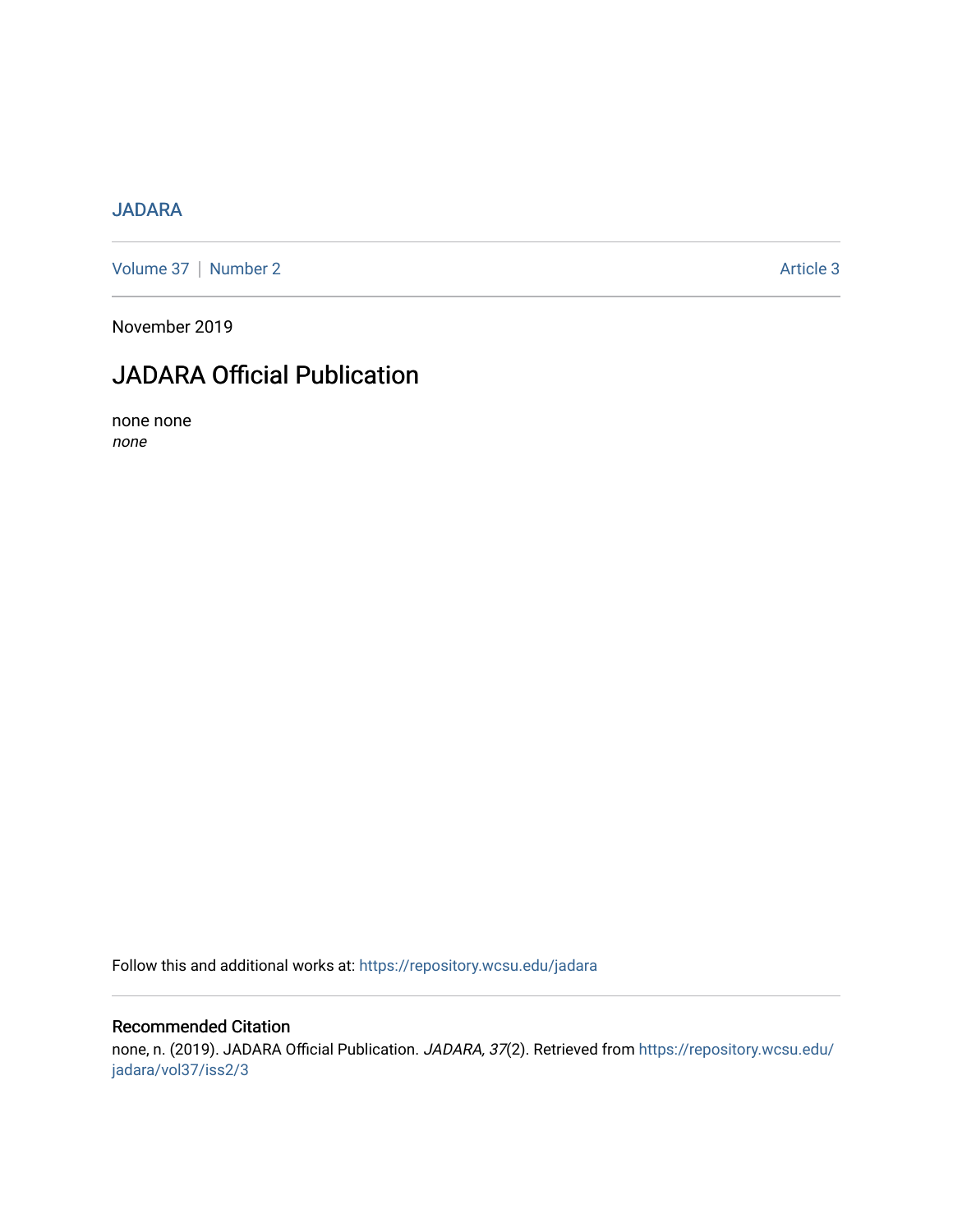# JADARA The official publication of ADARA

## An Organization for Professionais

## Networking for Exceilence in Service Deiivery with

Individuals who are Deaf or Hard of Hearing

## Editors

Diane Morton Katrina R. Miller Gallaudet University Winston - Salem

State University

# Editorial Review Board

Nancy Eldredge Russell Rosen Private practice, Tucson, AZ Columbia University

University of Arkansas

Yvette Getch University of Georgia

Irene Leigh Gallaudet University

Myra Taff-Watson University of Arkansas

John Schroedel

Carlotta Lockmiller East Central University

Greg Long Northern Illinois University

Nancy Long Northern Illinois University Raymond Trybus California School of Professional Psychology

McCay Vemon Private practice. South Ponte Vedra Beach, PL

Amatzia Weisel Tel Aviv University

#### c. by ADARA 2004

## JADARA Vol. 37, No. 2, 2004

Published by WestCollections: digitalcommons@wcsu, 2004